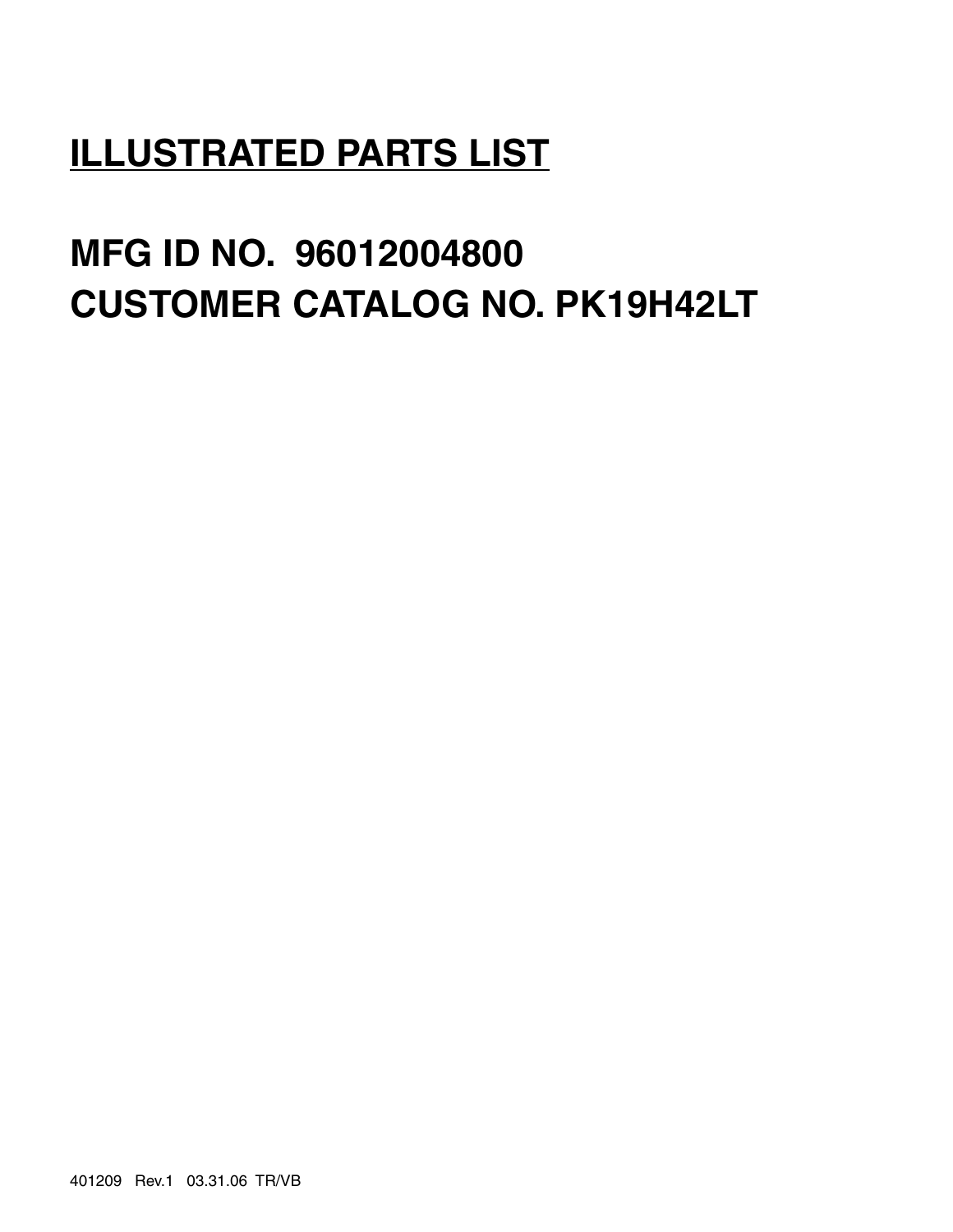**DECALS** 



| n.             | <u>гапі</u> |                               |
|----------------|-------------|-------------------------------|
| NO.            | NO.         | <b>DESCRIPTION</b>            |
|                | 193939      | Decal Oper                    |
| 3              | 186164      | Decal Hood LH                 |
| 4              | 401129      | Decal Side Panel Logo         |
| 6              | 170563      | Decal Warning, Keep Hand Away |
| $\overline{7}$ | 194555      | Decal Replacement Parts       |
| 8              | 179128      | Decal Deck "B" 42"            |
| 9              | 172740      | Decal Fender Logo             |
| 10             | 157140      | Decal Fender Danger E/F       |
| 11             | 172743      | Decal Ins Strg Whl            |
| 12             | 173587      | Decal Fend Reflector Rh       |
|                |             |                               |

| NO. | NO.    | <b>DESCRIPTION</b>             |
|-----|--------|--------------------------------|
| 13  | 173589 | Decal Fend Reflector Lh        |
| 14  | 160396 | Decal V-Belt Schematic         |
| 16  | 186163 | Decal Hood Rh                  |
| 20  | 145005 | Decal Bat Dan/Psn              |
| L.  | 166960 | Decal Bypass                   |
|     |        | 179768X428 Pad Footrest LH     |
|     |        | 179769X428 Pad Footrest RH     |
|     | 138311 | Decal Handle Lft Height Adjust |
|     | 401208 | Manual Operator's E&F          |
|     | 401209 | <b>Manual Parts E&amp;F</b>    |

### **WHEELS AND TIRES**



| KEY<br>NO. | PART<br>NO. | <b>DESCRIPTION</b>                                                                                |
|------------|-------------|---------------------------------------------------------------------------------------------------|
| 1          | 59192       | Cap Valve Tire                                                                                    |
| 2          | 65139       | <b>Stem Valve</b>                                                                                 |
| 3          | 106222X     | Tire FT 15 x 6 0 - 6 Service                                                                      |
| 4          | 59904       | Tube Front (Service Item Only)                                                                    |
| 5          |             | 106732X421 Rim Asm 6" front Service                                                               |
| 6          | 278H        | Fitting Grease (Front Wheel Only)                                                                 |
| 7          | 9040H       | Bearing Flange (Front Wheel nly)                                                                  |
| 8          | 106108X421  | Rim Asm 8" rear Service                                                                           |
| 9          | 138468      | Tire R T 20 x 8-8 Service                                                                         |
| 10         | 7152J       | Tube Rear (Service Item Only)                                                                     |
| 11         | 104757X421  | Cap Axle Blk 1 50 x 1 00                                                                          |
|            | 144334      | Sealant, Tire (10 oz. Tube)                                                                       |
|            |             | All the contract of the contract of the contract $\bigcap_{i=1}^n A_i$ . If $\bigcap_{i=1}^n A_i$ |

**NOTE:** All component dimensions given in U.S. inches 1 inch = 25.4 mm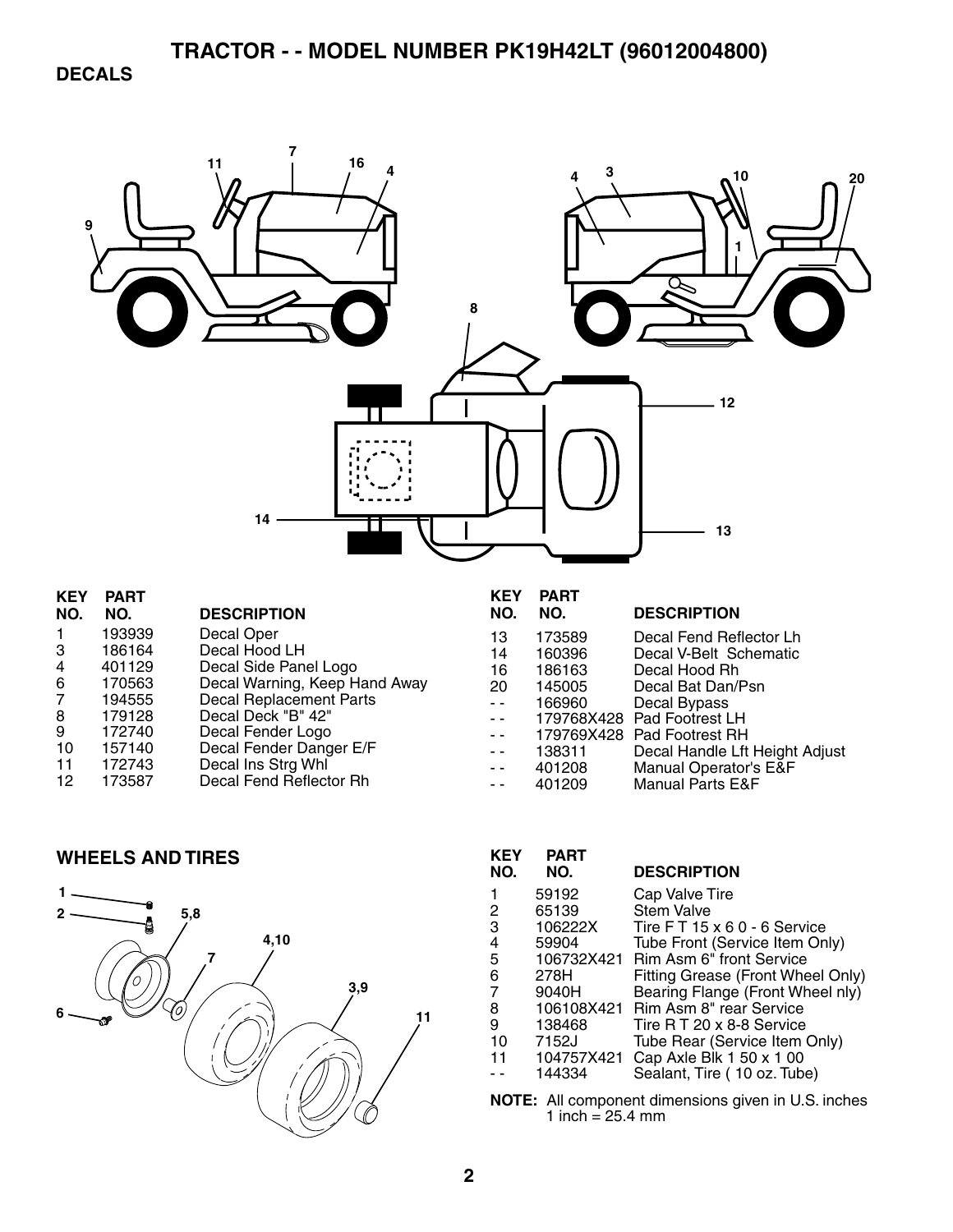#### **SCHEMATIC**



START  $\vert B + S + A1 \vert$ NONE 02731

PROPERLY SECURE YOUR WIRING.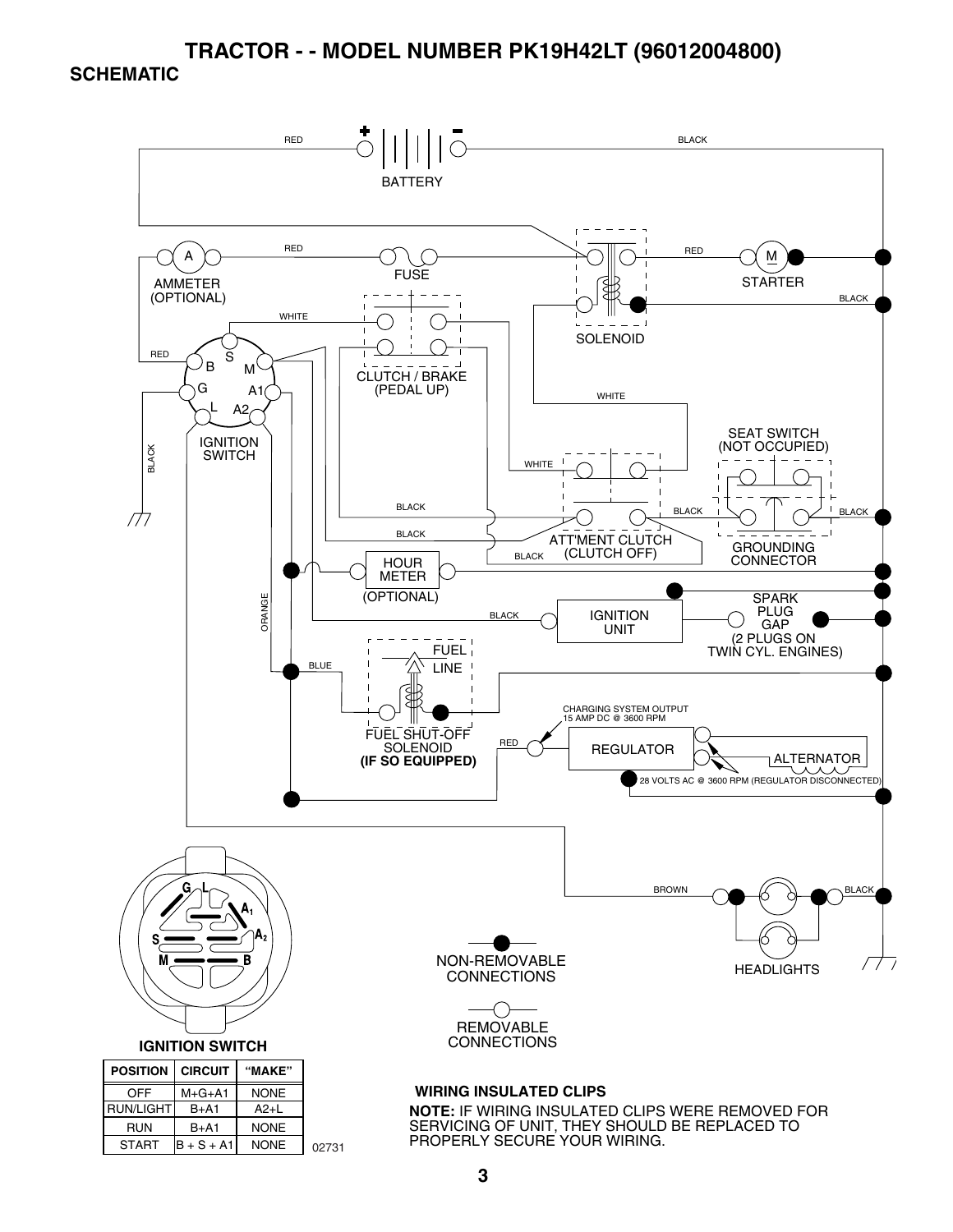**TRACTOR - - MODEL NUMBER PK19H42LT (96012004800) ELECTRICAL** 

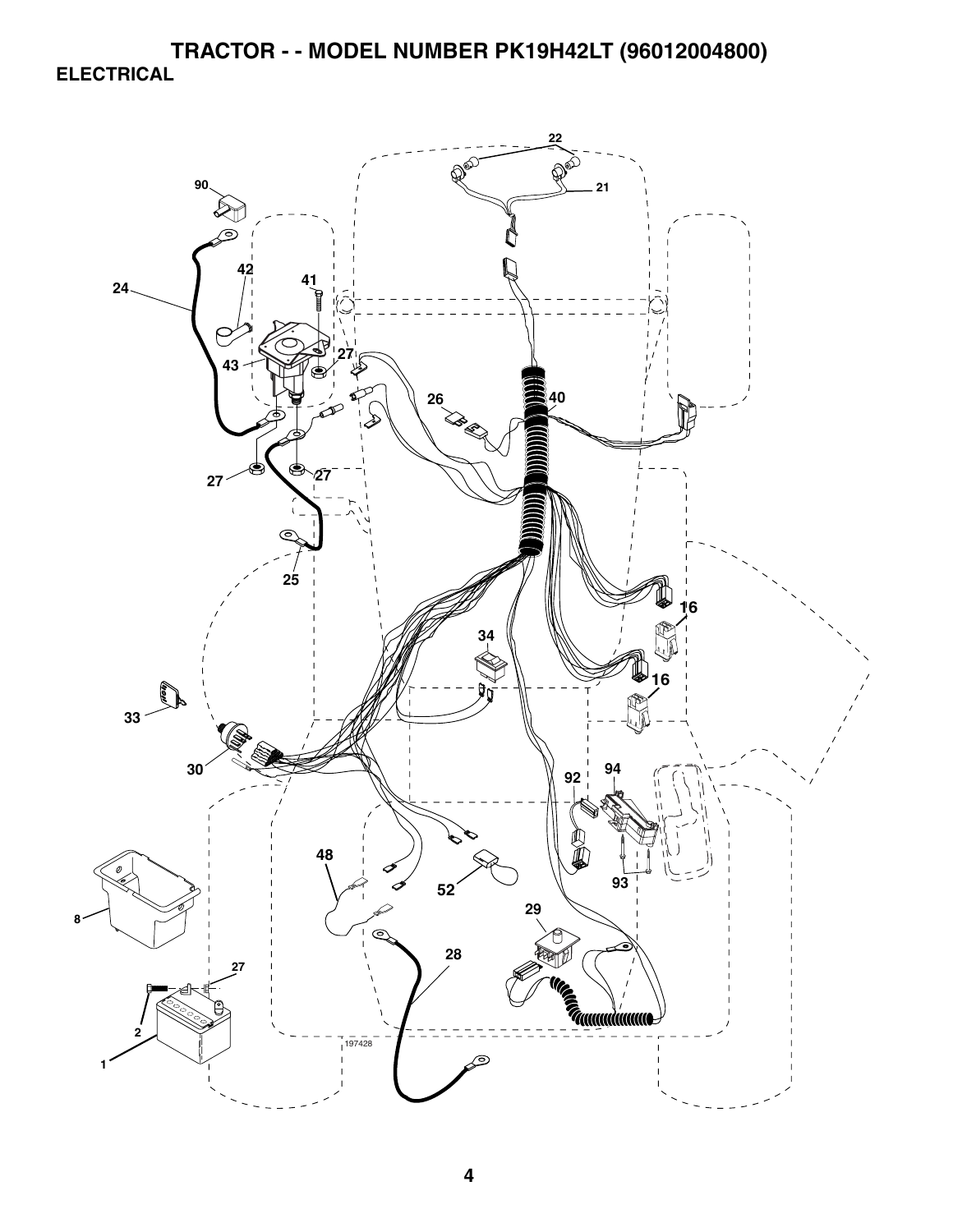## **TRACTOR - - MODEL NUMBER PK19H42LT (96012004800) ELECTRICAL**

| <b>KEY</b> | <b>PART</b> |                                       |
|------------|-------------|---------------------------------------|
| NO.        | NO.         | <b>DESCRIPTION</b>                    |
| 1          | 144927      | Battery                               |
| 2          | 74760412    | Bolt Hex Hd 1/4-20 unc x 3/4          |
| 8          | 176689      | <b>Box Battery</b>                    |
| 16         | 176138      | Switch Interlock                      |
|            | 21 183759   | <b>Harness Socket Light</b>           |
| 22         | 4152J       | Bulb, Light # 1156                    |
| 24         | 4799J       | <b>Cable Battery</b>                  |
|            | 25 146147   | Cable Battery 6 Ga. Red w/16 wire 44" |
| 26         | 175158      | Fuse                                  |
| 27         | 73510400    | Nut Keps Hex 1/4-20 unc               |
|            | 28 4207J    | Cable Ground 12" Blk 6 Ga.            |
| 29         | 192749      | <b>Switch Seat</b>                    |
| 30 —       | 193350      | Switch Ign                            |
|            | 33 140401   | Key Ign Molded Generic                |
| 34         | 110712X     | Switch Light/Reset                    |
|            | 40 197428   | Harness Ign                           |
|            | 41 71110408 | Bolt Fin Hex 1/4-20 unc x 1/2         |
| 42         | 131563      | <b>Cover Terminal Red</b>             |
| 43         | 192507      | Solenoid                              |
|            | 48 140844   | Adapter Ammeter                       |
| 52         | 141940      | Protection Loop                       |
| 90 —       | 180449      | Cover Terminal                        |
|            | 92 196615   | Harness Pigtail                       |
| 93         | 192540      | Screw Plastite 10-1/4 x 2.0           |
| 94         | 191834      | Module Reverse ROS                    |

**NOTE:** All component dimensions given in U.S. inches 1 inch  $= 25.4$  mm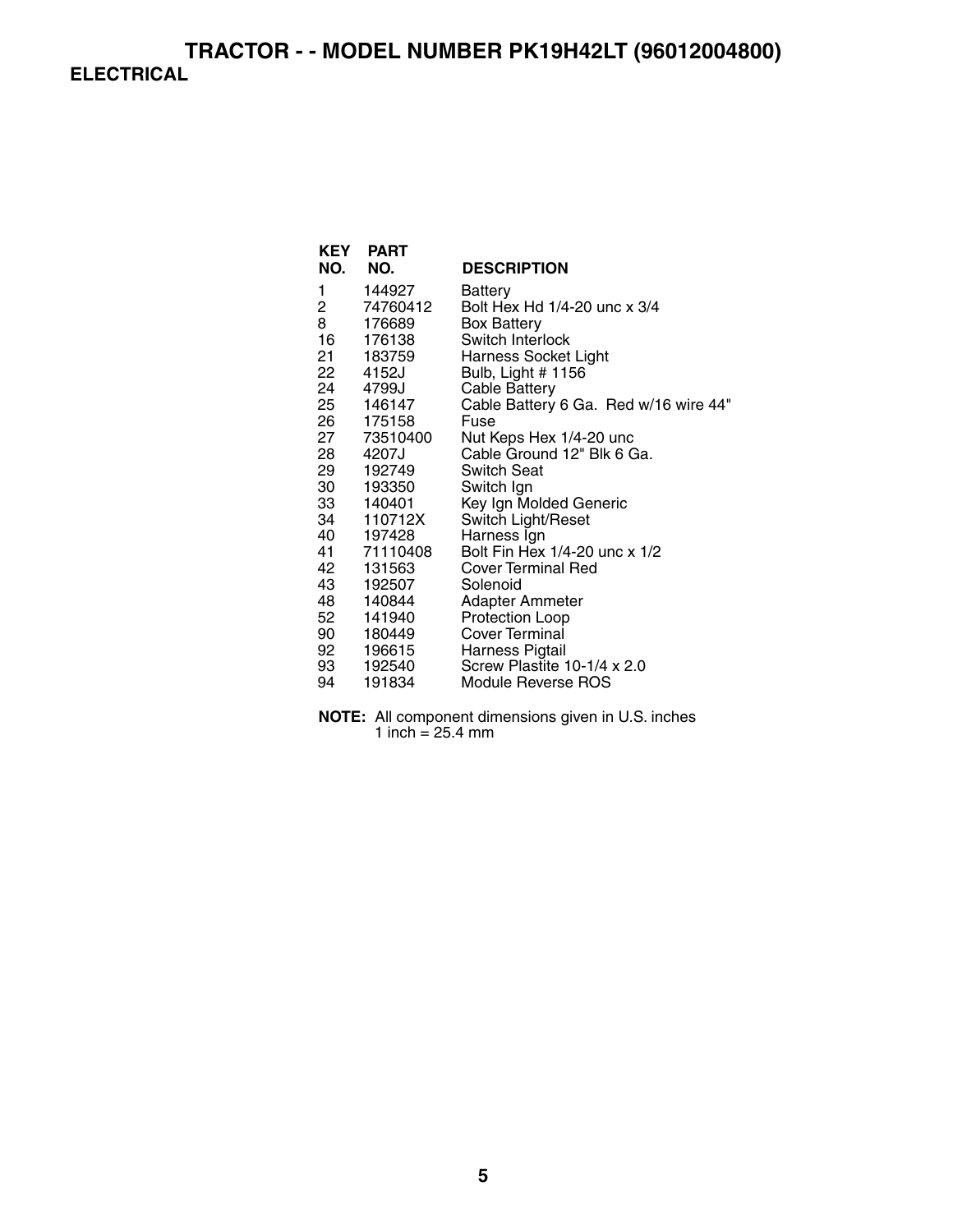**CHASSIS** 

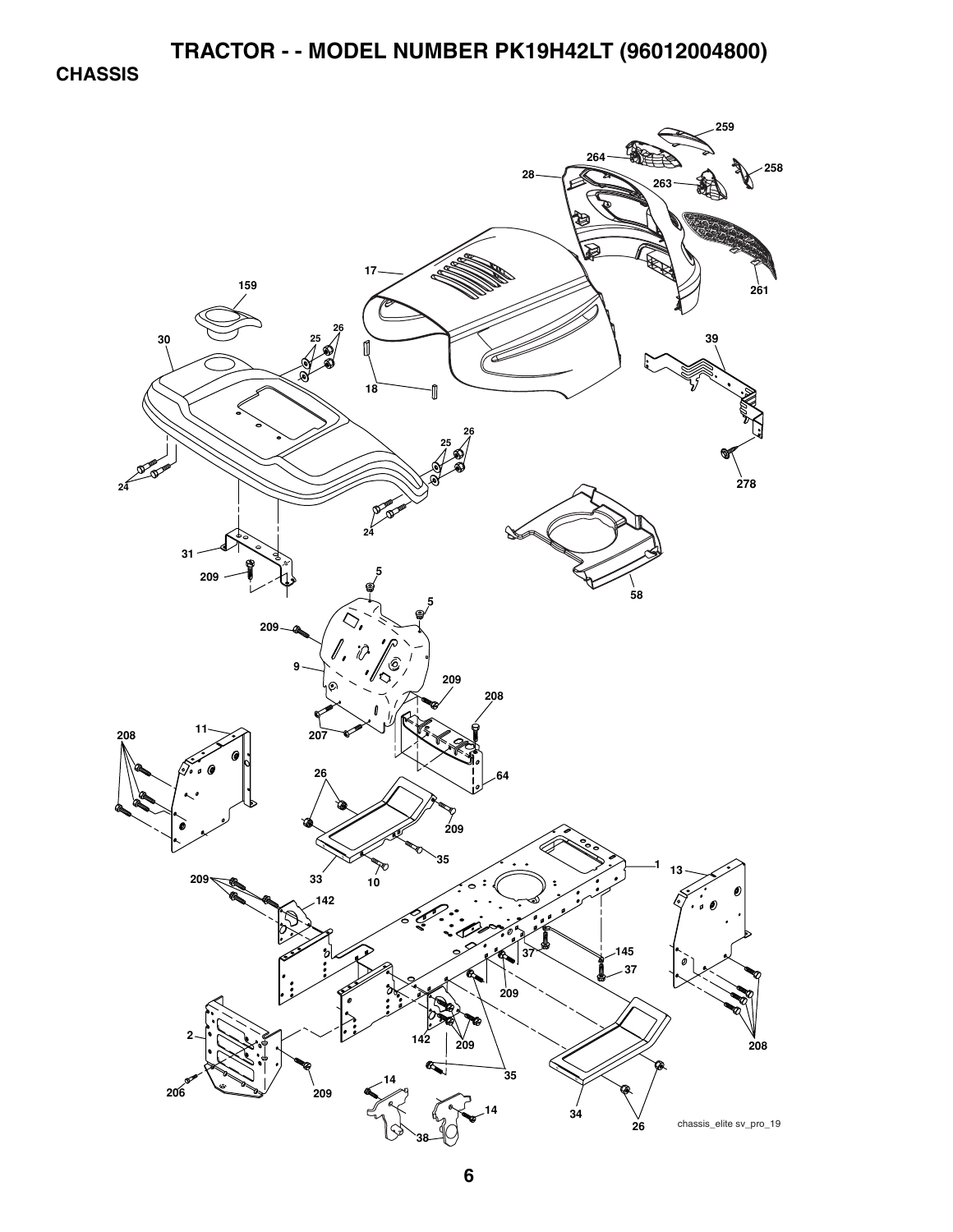**CHASSIS** 

| <b>KEY</b><br>NO. | <b>PART</b><br>NO.     | <b>DESCRIPTION</b>                      |
|-------------------|------------------------|-----------------------------------------|
| 1                 | 174619                 | Chassis                                 |
| 2                 | 176554                 | Drawbar                                 |
| 5                 | 155272                 | <b>Bumper Hood/Dash</b>                 |
| 9                 | 193510X010 Dash P/L    |                                         |
| 10                | 72140608               | Bolt Carriage 3/8-16 x 1                |
| 11                | 174996                 | Panel Dash Lh                           |
| 13                |                        | 179174X010 Panel Dash Rh                |
| 14                | 17490608               | Screw Thdrol 3/8-16 x 1/2               |
| 17                | 183393X428             | Hood                                    |
| 18                | 184921                 | <b>Bumper Hood</b>                      |
| 24                | 74780616               | Bolt Fin Hex 3/8-16 unc x 1 Gr. 5       |
| 25                | 19131312               | Washer 13/32 x 3/4 x 12 Ga.             |
| 26                | 73800600               | Nut Lock Hex W/Ins 3/8-16 unc           |
| 28                | 183828                 | Grille/Lens Asm                         |
|                   |                        | (Includes Nos. 258, 259, 261, 263, 264) |
| 30                | 192528X428 Fender      |                                         |
| 31                | 136619                 | <b>Bracket Fender</b>                   |
| 33                | 179716X428 Footrest LH |                                         |
| 34                | 179717X428 Footrest RH |                                         |
| 35                | 72110606               | Bolt RDHD STH SQNK 3/8-16 x 3/4         |
| 37                | 17490508               | Screw Thdrol 6/16-18 x 1/2 TYT          |
| 38                | 175710                 | <b>Bracket Asm Pivot Mower Rear</b>     |
| 39                | 174714                 | <b>Bracket Pivot</b>                    |
| 58                | 184322                 | Duct Air                                |
| 64                | 154798                 | Dash Lower STLT                         |
| 142               | 175702                 | <b>Plate Reinforcement STLT</b>         |
| 145               | 156524                 | Rod Pivot Chassis/Hood                  |
| 159               | 169473X428 Cupholder   |                                         |
| 206               | 170165                 | Bolt Shoulder 5/16-18                   |
| 207               | 17670508               | Screw Thdrol 5/16-18 x 1/2              |
| 208               | 17670608               | Screw Thdrol 3/8-16 x 1/2               |
| 209               | 17000612               | Screw Hexwsh Thdr 3/8-16 x 3/4          |
| 258               |                        | 183835X599 Lens Grille Pro RH           |
| 259               | 183834X599             | Lens Grille Pro LH                      |
| 261               | 183829X428             | <b>Insert Grille</b>                    |
| 263               | 183833                 | <b>Bezel Grille RH</b>                  |
| 264               | 183832                 | <b>Bezel Grille LH</b>                  |
| 278               | 191611                 | Screw 10 x 3/4 Single Lead Hex          |
| ۰.                | 5479J                  | Plug BTN BIK                            |
| ۰.                | 187801                 | <b>Plug Dome Plastic</b>                |

| <b>NOTE:</b> All component dimensions given in U.S. inches |
|------------------------------------------------------------|
| 1 inch = $25.4 \text{ mm}$                                 |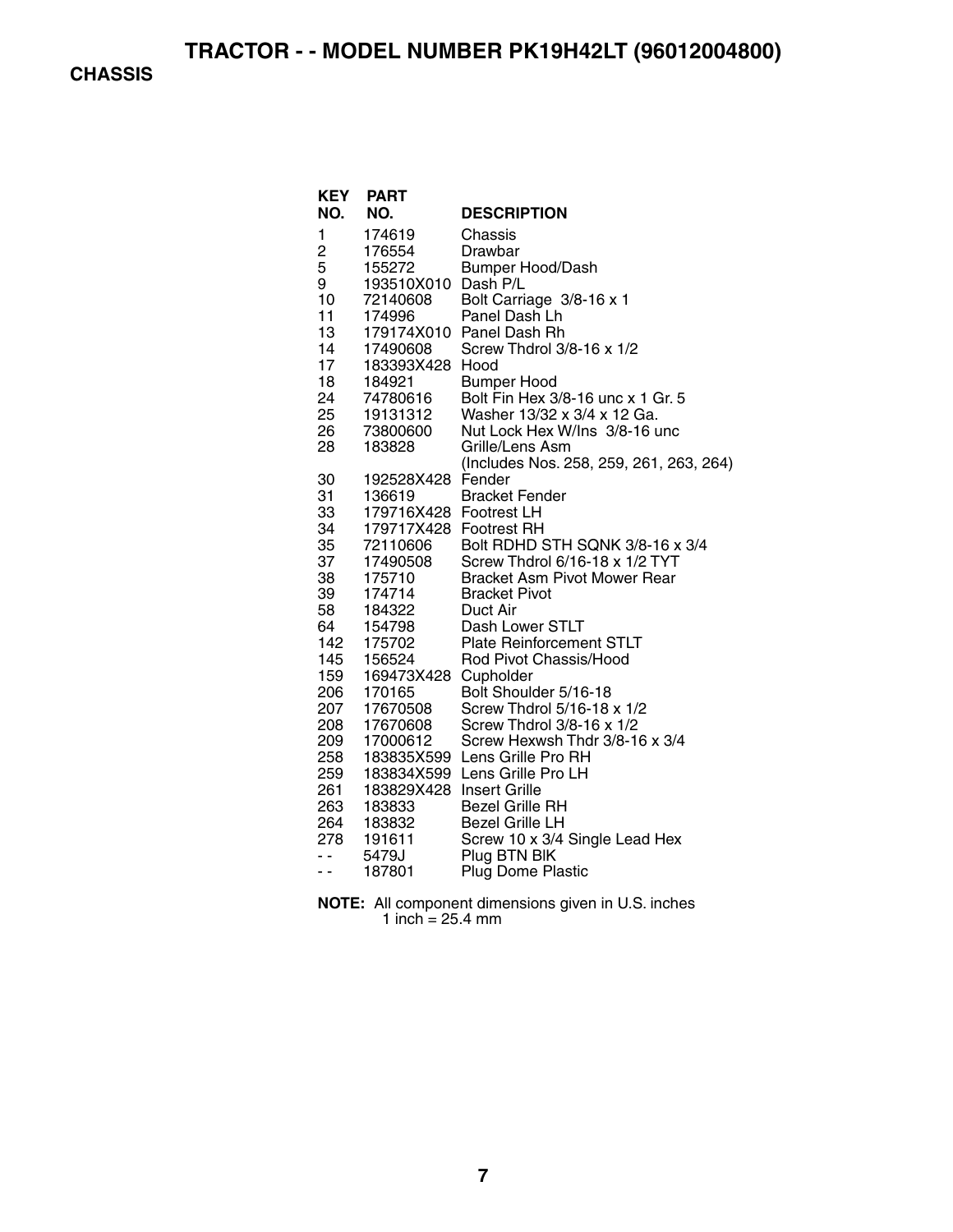**DRIVE** 

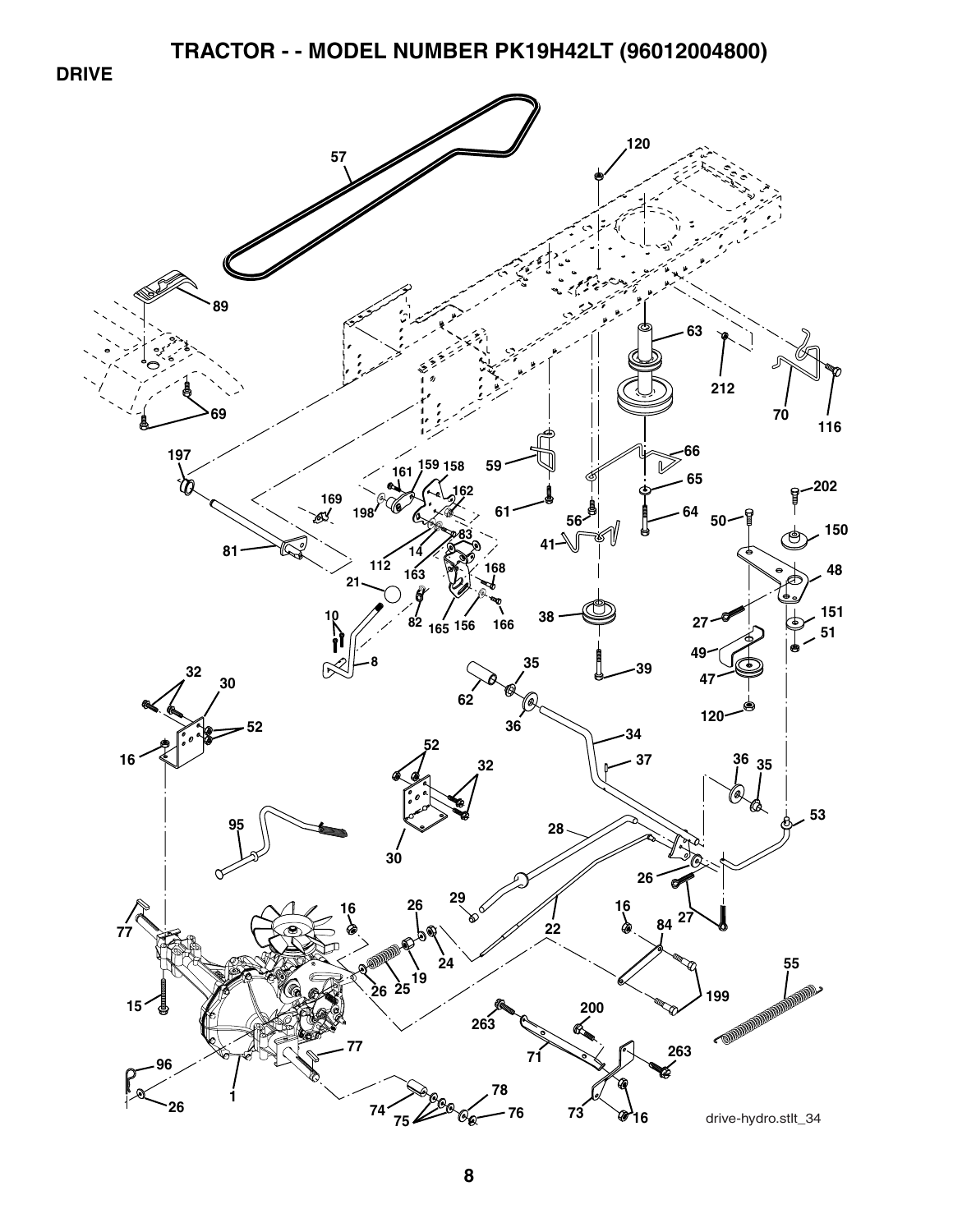#### **DRIVE**

| <b>KEY</b><br>NO. | <b>PART</b><br>NO. | <b>DESCRIPTION</b>                                                              | <b>KEY</b><br>NO. | <b>PART</b><br>NO.         | <b>DESCRIPTION</b>                                                         |
|-------------------|--------------------|---------------------------------------------------------------------------------|-------------------|----------------------------|----------------------------------------------------------------------------|
| 1                 | .                  | Transaxle Hydro Gear 314-0510<br>(Order Parts From Transaxle Manu-<br>facturer) | 66<br>69<br>70    | 154778<br>142432<br>134683 | Keeper Belt Engine<br>Screw Hex Wsh Hi-Lo 1/4-1/2 unc<br><b>Guide Belt</b> |
| 8                 | 192706             | <b>Rod Shift</b>                                                                | 71                | 169183                     | Strap Torque Lh Hydro                                                      |
| 10                | 76020416           | Pin Cotter 1/8 x 1 CAD                                                          | 73                | 169182                     | Strap Torque Rh Hydro                                                      |
| 14                | 10040400           | Washer Lock Hvy Helical                                                         | 74                | 137057                     | Spacer, Axle                                                               |
| 15                | 74490544           | Bolt, Hex FLGHD 5/16-18 Gr. 5                                                   | 75                | 121749X                    | Washer 25/32 x 1-1/4 x 16 Ga.                                              |
| 16                | 73800500           | Nut Lock Hex W/Ins 5/16-18 unc                                                  | 76                | 12000001                   | E-Ring                                                                     |
| 19                | 73800600           | Nut Lock Hex W/Wsh 3/8-16 unc                                                   | 77                | 123583X                    | Key, Square                                                                |
| 21                | 140845             | Knob                                                                            | 78                | 121748X                    | Washer 25/32 x 1-5/8 x 16 Ga.                                              |
| 22                | 169498             | Rod, Brake Hydro                                                                | 81                | 165596                     | Shaft Asm. Cross Hydro                                                     |
| 24                | 73350600           | Nut                                                                             | 82                | 165711                     | Spring Torsion T/A                                                         |
| 25                | 106888X            | Spring, Brake Rod                                                               | 83                | 19171216                   | Washer 17/32 x 3/4 x 16 Ga.                                                |
| 26                | 19131316           | Washer                                                                          | 84                | 169594                     | Link Transaxle                                                             |
| 27                | 76020412           | Pin Cotter 1/8 x 3/4 CAD.                                                       | 89                |                            | 192056X428 Console, Shift                                                  |
| 28                | 175765             | Rod, Parking Brake                                                              | 95                | 170201                     | Control Asm Bypass Hydro                                                   |
| 29                | 71673              | Cap, Parking Brake                                                              | 96                | 4497H                      | Retainer Spring 1" Zinc/Cad                                                |
| 30                | 169592             | Bracket, Transaxle                                                              | 112               | 19091210                   | Washer 9/32 x 3/4 x 10 Ga.                                                 |
| 32                | 74760512           | Bolt Hex Hd 5/16-18 unc x 3/4                                                   | 116               | 72140608                   | Bolt RDHD SQNK 3/8-16 unc x 1                                              |
| 34                | 175578             | Shaft, Foot Pedal                                                               | 120               | 73900600                   | Nut Lock Flg 3/8-16 unc                                                    |
| 35                | 120183X            | Bearing, Nylon                                                                  | 150               | 175456                     | <b>Spacer Retainer</b>                                                     |
| 36                | 19211616           | Washer                                                                          | 151               | 19133210                   | Washer 13/32 x 2 x 10 Ga.                                                  |
| 37                | 1572H              | Pin, Roll                                                                       | 156               | 166002                     | Washer Srrted 5/16 ID x 1.125                                              |
| 38                | 179114             | Pulley, Composite                                                               | 158               | 165589                     | <b>Bracket Shift Mount</b>                                                 |
| 39                | 72110622           | Bolt Rdhd 3/8-16 unc x 2-3/4 Gr. 5                                              | 159               | 183900                     | Hub Shift                                                                  |
| 41                | 175556             | Keeper, Belt Idler                                                              | 161               | 72140406                   | Bolt Rdhd Sqnk 1/4-20 x 3/4 Gr. 5                                          |
| 47                | 127783             | Pulley, Idler, V-Groove                                                         | 162               | 73680400                   | Nut Crownlock 1/4-20 unc                                                   |
| 48                | 154407             | <b>Bellcrank Clutch Grnd Drv STL</b>                                            | 163               | 74780416                   | Bolt Hex Fin 1/4-20 unc x 1 Gr. 5                                          |
| 49                | 123205X            | Retainer, Belt                                                                  | 165               | 165623                     | <b>Bracket Pivot Lever</b>                                                 |
| 50                | 72110612           | Bolt Carr Sh 3/8-16 x 1-1/2 Gr. 5                                               | 166               | 17490510                   | Screw 5/16-18 x 5/8                                                        |
| 51                | 73680600           | Nut Crownlock 3/8-16 unc                                                        | 168               | 165492                     | Bolt Shoulder 5/16-18 x .561                                               |
| 52                | 73680500           | Nut Crownlock 5/16-18 unc                                                       | 169               | 165580                     | Plate Fastening Lt                                                         |
| 53                | 199652             | Link, Clutch                                                                    | 197               | 169613                     | Nyliner Snap-In 5/8" ID                                                    |
| 55                | 105709X            | Spring, Return, Clutch                                                          | 198               | 169593                     | Washer Nyl 7/8 ID x .105                                                   |
| 56                | 17060620           | Screw 3/8-16 x 1-1/4                                                            | 199               | 169612                     | Bolt Shoulder 5/16-18 unc                                                  |
| 57                | 140294             | V-Belt, Ground Drive                                                            | 200               | 72140508                   | Bolt Rdhd Sqnk 5/16-18 unc x 1                                             |
| 59                | 169691             | Keeper, Center Span                                                             | 202               | 72110614                   | Bolt Carr Sh 3/8-16 x 1-3/4 Gr. 5                                          |
| 61                | 17120614           | Screw 3/8-16 x .875                                                             | 212               | 145212                     | Nut Hex flange Lock                                                        |
| 62                | 8883R              | Cover, Pedal                                                                    | 263               | 17000612                   | Screw Hexwsh Thdr 3/8-16 x 3/4                                             |
| 63                | 175410             | Pulley, Engine                                                                  |                   |                            |                                                                            |
| 64                | 173937             | Bolt Hex 7/16-20 x 4 x Gr. 5-1.5 Thr                                            |                   |                            | NOTE: All component dimensions given in U.S. inches                        |
| 65                | 10040700           | Washer                                                                          |                   | 1 inch = $25.4$ mm         |                                                                            |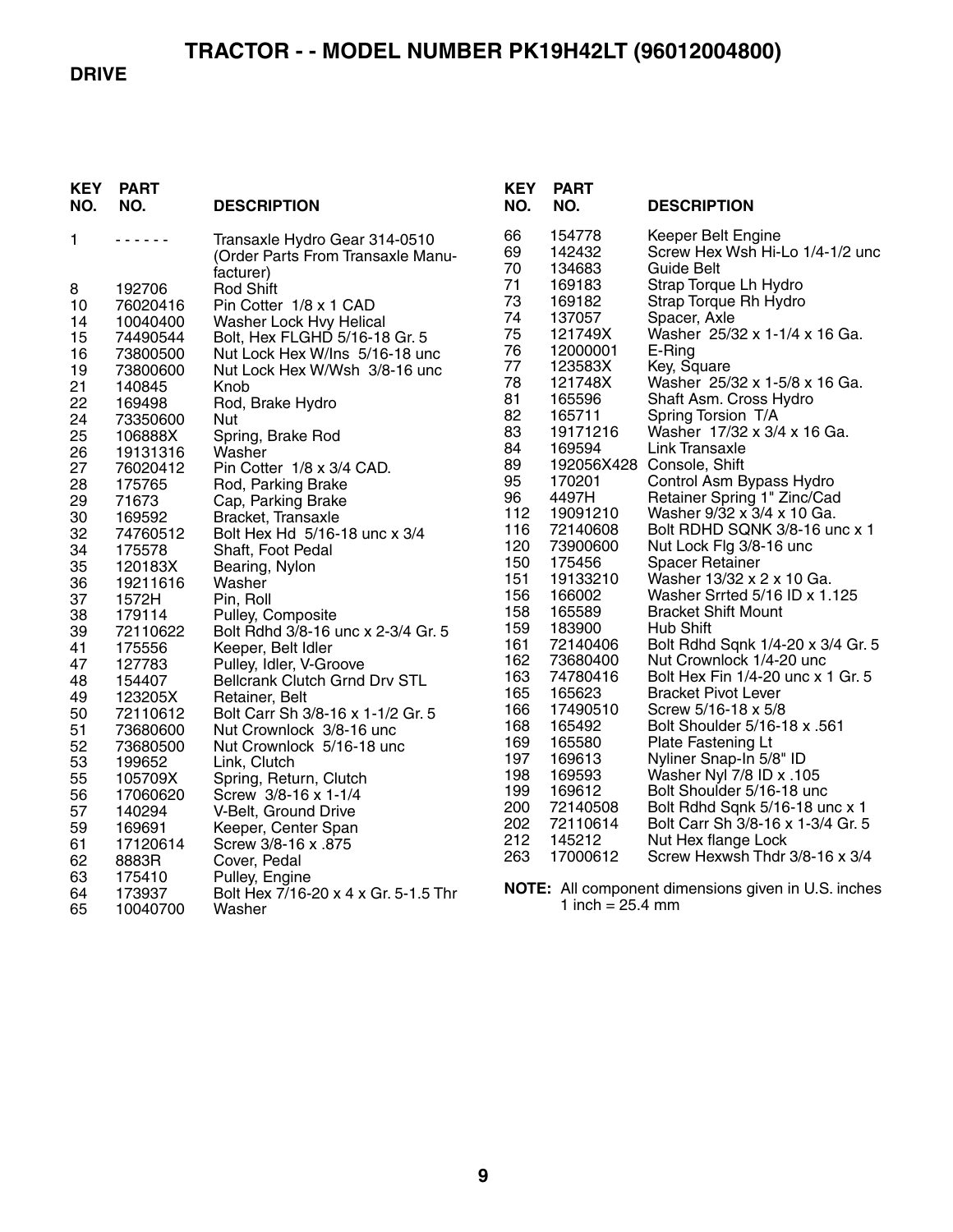## **TRACTOR - - MODEL NUMBER PK19H42LT (96012004800) STEERING ASSEMBLY**



steering\_pl.lt\_57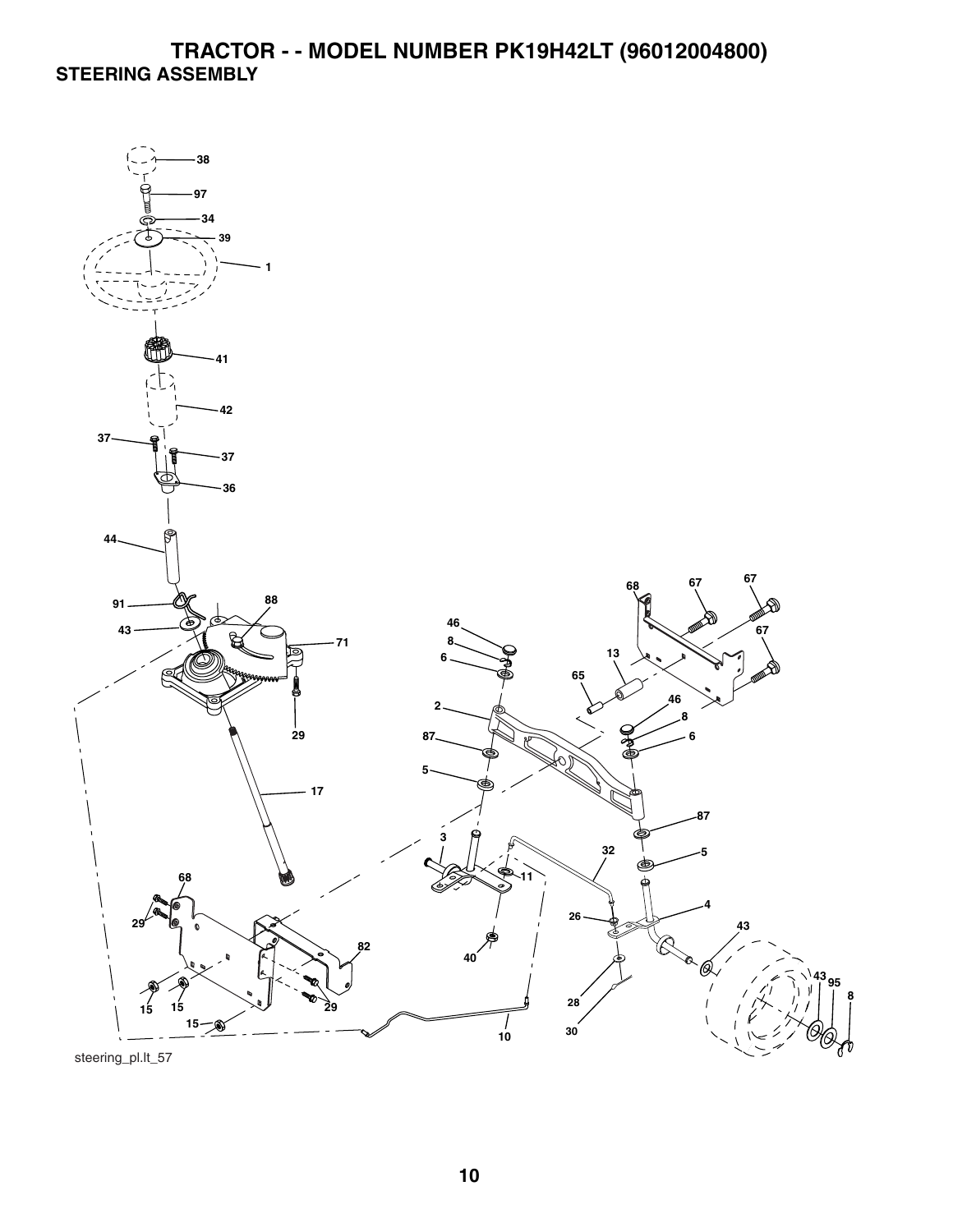**TRACTOR - - MODEL NUMBER PK19H42LT (96012004800) STEERING ASSEMBLY** 

| <b>KEY</b><br>NO. | <b>PART</b><br>NO. | <b>DESCRIPTION</b>                                           |
|-------------------|--------------------|--------------------------------------------------------------|
| 1                 | 186093X428         | <b>Wheel Steering</b>                                        |
| 2<br>3            | 184706             | Axle Asm Cast Iron LT                                        |
|                   | 169840             | Spindle Asm LH                                               |
| 4                 | 169839             | Spindle Asm RH                                               |
| 5                 | 6266H              | Bearing Race Thrust Harden                                   |
| 6                 | 121748X            | Washer 25/32 x 1-5/8 x 16 Ga.                                |
| 8                 | 12000029           | Ring Klip #t5304-75                                          |
| 10                | 175121             | Link Drag                                                    |
| 11                | 10040600           | Washer Lock Hvy Hicl Spr 3/8                                 |
| 13                | 136518             | Spacer Brg Axle Front                                        |
| 15<br>17          | 145212             | Nut Hex Flange Lock                                          |
| 26                | 190753<br>126847X  | <b>Shaft Asm Steering</b>                                    |
| 28                | 19131416           | <b>Bushing Link Drag</b><br>Washer 13/32 x 7/8 x 16 Ga.      |
| 29                | 17000612           | Screw 3/8-16 x .75                                           |
| 30                | 76020412           | Pin Cotter 1/8 x 3/4                                         |
| 32                | 192757             | Rod Tie                                                      |
| 34                | 10040500           | Washer Lock Hvy Hlcl Spr. 5/16                               |
| 36                | 155099             | <b>Bushing Strg</b>                                          |
| 37                | 152927             | Screw                                                        |
| 38                | 186095X428         | Insert Cap Strg Wh                                           |
| 39                | 19113812           | Washer 11/32 ID x 2-3/8 OD x 12 Ga.                          |
| 40                | 73540600           | Crownlock nut                                                |
| 41                | 186737             | <b>Adaptor Wheel Strg</b>                                    |
| 42                | 145054X428         | Boot Steering Dash                                           |
| 43                | 121749X            | Washer 25/32 x 1 1/4 x 16 Ga.                                |
| 44                | 190752             | <b>Extension Steering Shaft</b>                              |
| 46                | 121232X            | Cap Spindle Fr Top Blk                                       |
| 65<br>67          | 160367             | Spacer Brace Axle<br>Bolt RDHD SQNK 3/8-16 x 2 1/4           |
| 71                | 72110618<br>175146 | <b>Steering Asm</b>                                          |
| 68                | 169827             | Axle, Brace                                                  |
| 82                | 199978             |                                                              |
| 87                | 173966             | Bracket Susp Chassis Front<br>Washer Flat .781 x 1-1/2 x .14 |
| 88                | 175118             | Bolt Shoulder 7/16-20 unc                                    |
| 91                | 175553             | <b>Clip Steering</b>                                         |
| 95                | 188967             | Washer Harden .739 x 1.637 x .060                            |
| 97                | 74780564           | Bolt 5/16-18 unc x 4" L Gr. 5                                |

**NOTE:** All component dimensions given in U.S. inches 1 inch = 25.4 mm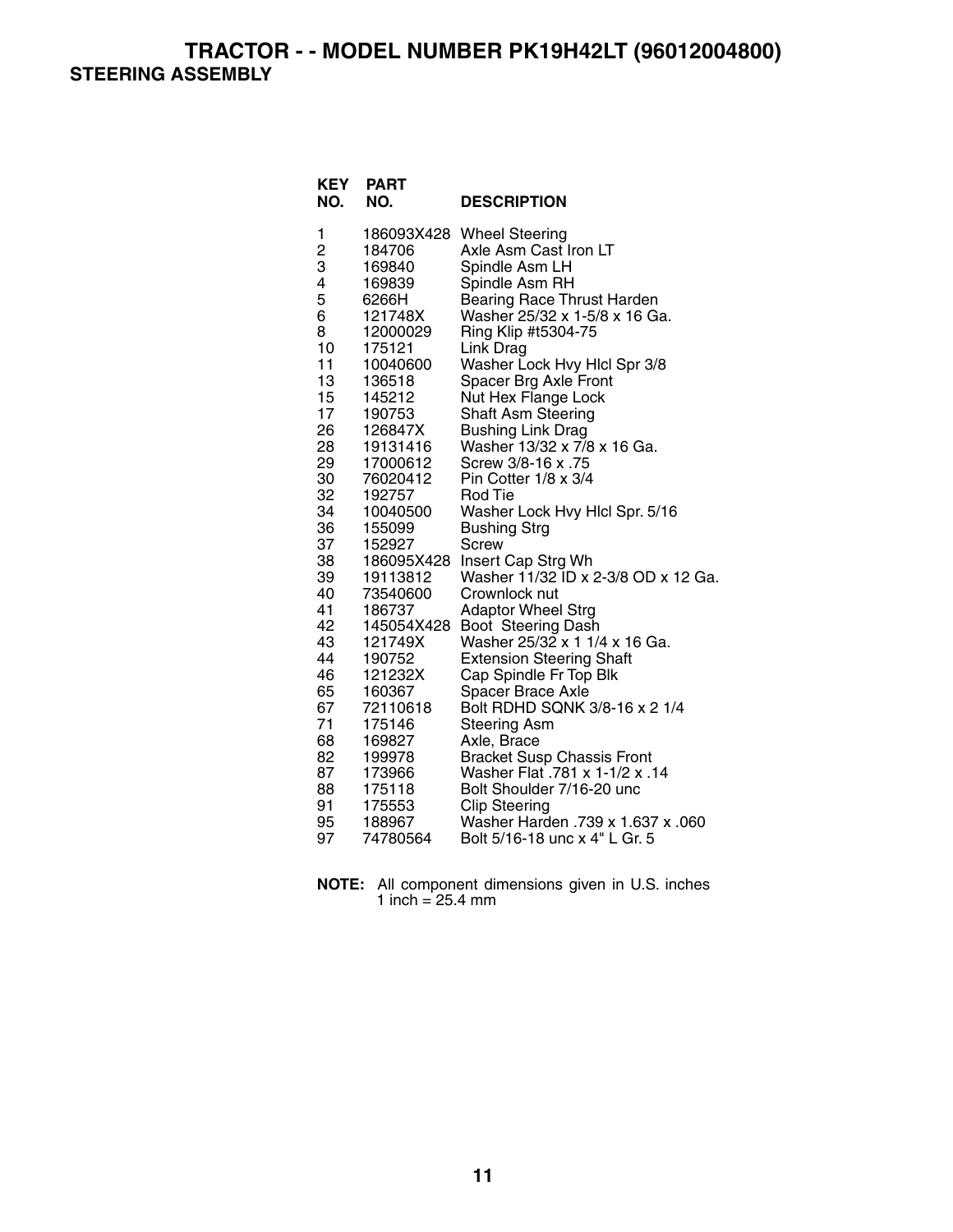**TRACTOR - - MODEL NUMBER PK19H42LT (96012004800) SEAT ASSEMBLY** 



seat\_lt.knob\_13

| <b>KEY</b><br>NO. | <b>PART</b><br>NO. | <b>DESCRIPTION</b>             | <b>KEY</b><br>NO. | <b>PART</b><br>NO.              | <b>DESCF</b>   |
|-------------------|--------------------|--------------------------------|-------------------|---------------------------------|----------------|
|                   | 189022             | Seat                           | 13                | 121248X                         | <b>Bushin</b>  |
| 2                 | 140551             | Bracket Pivot Seat 8 720       | 14                | 72050412                        | <b>Bolt Rd</b> |
| 3                 | 71110616           | Bolt Fin Hex 3/8-16 unc x 1    | 15                | 121249X                         | Spacer         |
| 4                 | 19131610           | Washer 13/32 x 1 x 10 Ga.      | 16                | 123740X                         | Spring         |
| 5                 | 145006             | Clip Push-In                   | 17                | 123976X                         | Nut Loo        |
| 6                 | 73800600           | Nut Hex w/Ins, 3/8-16 unc      | 21                | 171852                          | <b>Bolt Sh</b> |
| 7                 | 124181X            | Spring Seat Cprsn 2 250 Blk Zi | 22                | 73800500                        | Nut He         |
| 8                 | 17000616           | Screw 3/8-16 x 1.5 Smgml       | 24                | 19171912                        | Washer         |
| 9                 | 19131614           | Washer 13/32 x 1 x 14 Ga.      | 25                | 127018X                         | <b>Bolt Sh</b> |
| 10                | 195530             | Pan Seat                       |                   |                                 |                |
| 11                | 166369             | <b>Knob Seat</b>               |                   | <b>NOTE:</b> All component dime |                |
| 12                | 174648             | <b>Bracket Mounting Switch</b> |                   | 1 inch = $25.4 \text{ mm}$      |                |
|                   |                    |                                |                   |                                 |                |

| <b>KEY</b><br>NO. | <b>PART</b><br>NO. | <b>DESCRIPTION</b>              |
|-------------------|--------------------|---------------------------------|
| 13                | 121248X            | Bushing Snap Blk Nyl 50 ld      |
| 14                | 72050412           | Bolt Rdhd Sqnk 1/4-20 x 1-1/2   |
| 15                | 121249X            | <b>Spacer Split</b>             |
| 16                | 123740X            | Spring Cprsn                    |
| 17                | 123976X            | Nut Lock 1/4 Lge Flg Gr. 5 Zinc |
| 21                | 171852             | Bolt Shoulder 5/16-18 unc       |
| 22                | 73800500           | Nut Hex Lock W/Ins 5/16-18      |
| 24                | 19171912           | Washer 17/32 x 1-3/16 x 12 Ga.  |
| 25                | 127018X            | Bolt Shoulder 5/16-18 x 62      |

**nsions given in U.S. inches**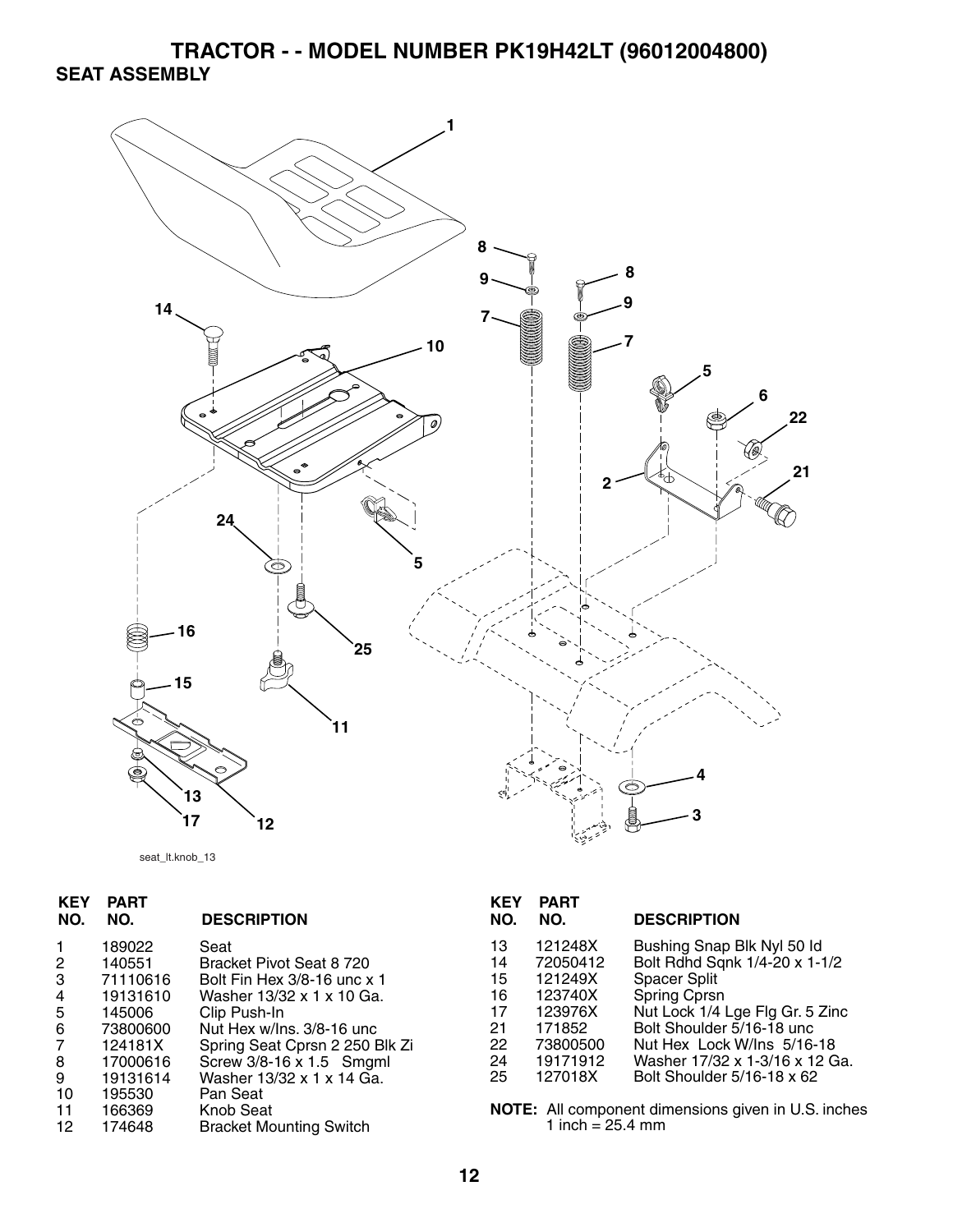#### **ENGINE**



**13**

| KEY<br>NO. | PART<br>NO.        | <b>DESCRIPTION</b>                                          |
|------------|--------------------|-------------------------------------------------------------|
| 1<br>2     | 170805<br>17720408 | Control, Throttle<br>Screw Hex Thd Cut 1/4-20 x 1/2         |
| 3          |                    | Engine Kohler Model SV590<br>(Order Parts from Engine Mfg.) |
| 4          | 188655             | Muffler                                                     |
| 8          | 171877             | Bolt 5/16-18 unc x 3/4 w/Sems                               |
| 13         | 185909             | Muffler Gasket                                              |
| 14         | 148456             | Tube Oil Drain                                              |
| 23         | 169837             | Shield, Browning/Debris Guard                               |
| 29         | 137180             | Arrester, Spark                                             |
| 31         | 185534             | Tank, Fuel                                                  |
| 32         | 140527             | Cap, Fuel                                                   |
| 33         | 123487X            | Clamp, Hose Blk                                             |
| 37         | 401137             | Line, Fuel                                                  |
| 38         | 181654             | Plug Drain Oil Easy                                         |
| 44         | 17670412           | Screw Hex Wsh Thdrol 1/4-20 x 3/4                           |
|            |                    |                                                             |

engine-kohler\_42

| <b>KEY</b><br>NO.                   | <b>PART</b><br>NO.                                               | <b>DESCRIPTION</b>                                                                                                                                                                  |
|-------------------------------------|------------------------------------------------------------------|-------------------------------------------------------------------------------------------------------------------------------------------------------------------------------------|
| 45<br>46<br>81<br>105<br>116<br>117 | 17000612<br>19091416<br>73510400<br>17120616<br>184362<br>188654 | Screw Hex Wsh Thdrol 3/8-16 x 3/4<br>Washer 9/32 x 7/8 x 16 Ga.<br>Nut Keps Hex 1/4-20 unc<br>Screw 3/8-16 x 1 Smgml Tap/R<br>Nut Hex Flange Toplock M8-1.25<br><b>Tube Exhaust</b> |
|                                     |                                                                  |                                                                                                                                                                                     |

**NOTE:** All component dimensions given in U.S. inches 1 inch = 25.4 mm

For engine service and replacement parts, call the toll free number for your engine manufacturer listed below:

| <b>Briggs &amp; Stratton</b> | 1-800-233-3723 |
|------------------------------|----------------|
| Kohler Co.                   | 1-800-544-2444 |
| <b>Tecumseh Products</b>     | 1-800-558-5402 |
| Honda Engines                | 1-800-426-7701 |
| Kawasaki                     | 1-949-460-5688 |
|                              |                |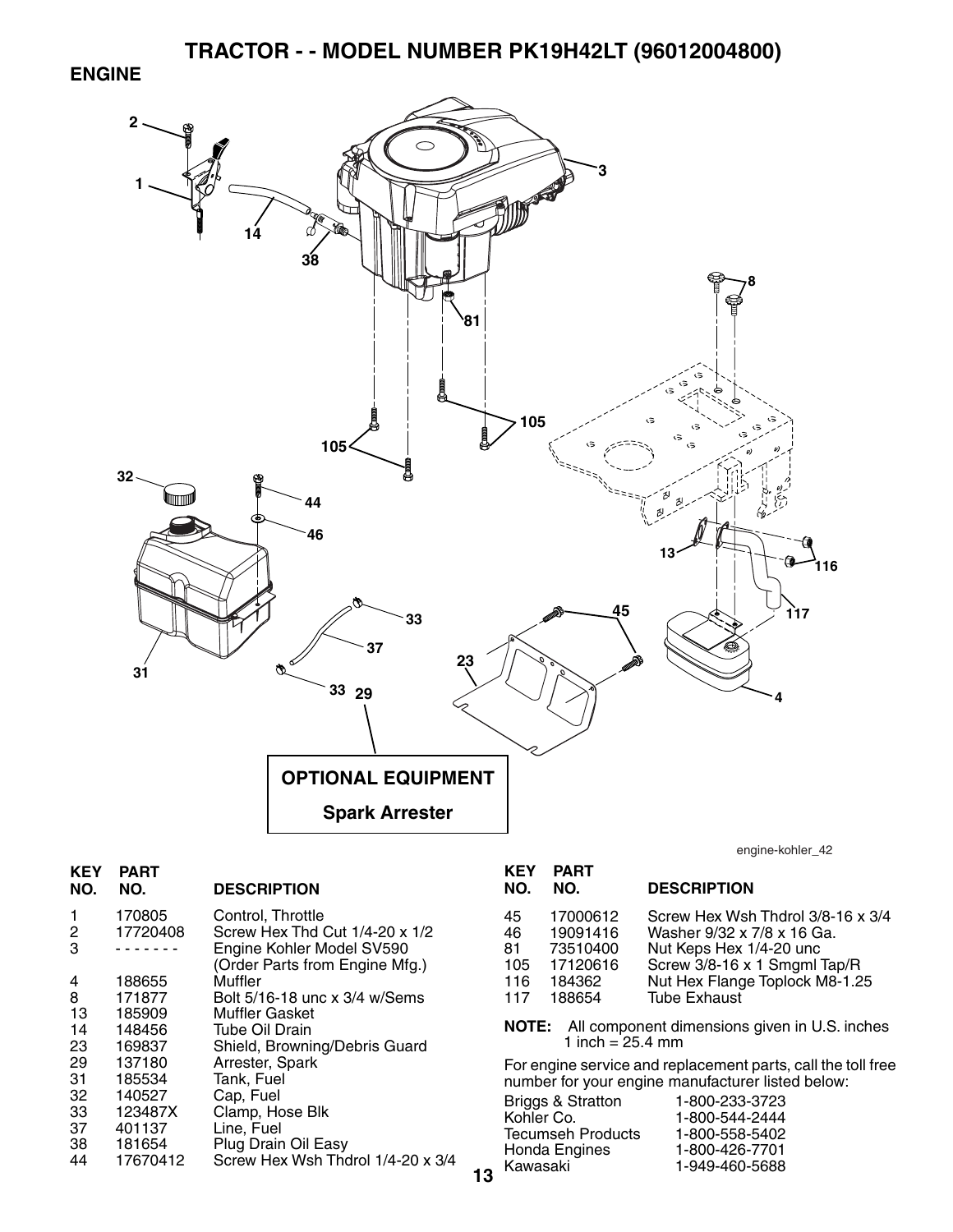**TRACTOR - - MODEL NUMBER PK19H42LT (96012004800) MOWER DECK** 

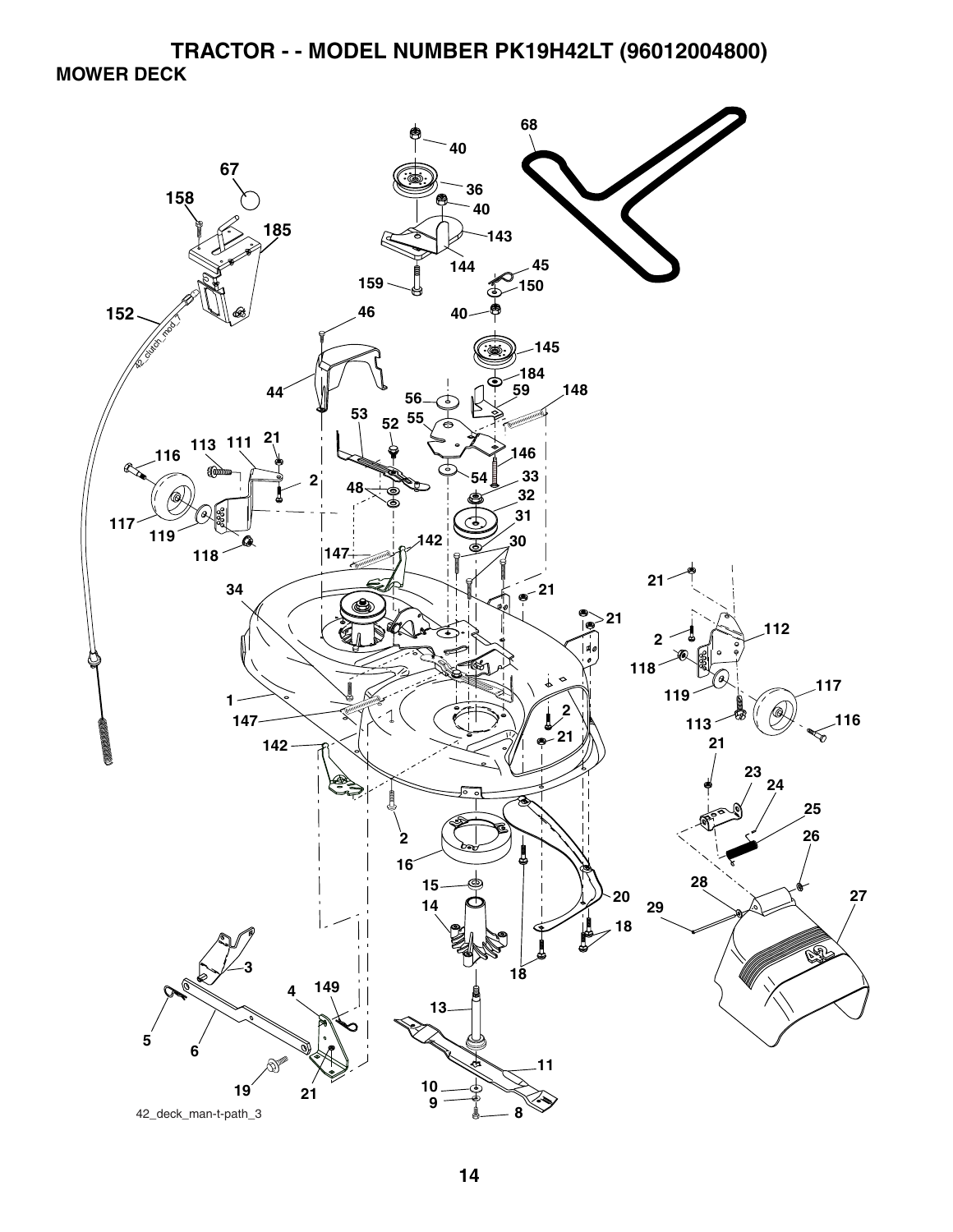#### **TRACTOR - - MODEL NUMBER PK19H42LT (96012004800) MOWER DECK**

#### **KEY PART NO. NO. DESCRIPTION KEY PART NO. NO. DESCRIPTION** 1 165892 Mower Deck Assembly, 42" 2 72140506 Bolt 3 138017 Bracket Asm Fr. Sway Bar 3/42 4 165460 Bracket Asm Deck 42" Sway Bar Retainer Spring 6 178024 Bar Sway Deck 8 850857 Bolt 3/8-24 x 1.25 Gr. 8 patched 9 10030600 Washer, Lock 10 140296 Washer, Hardened (The following Blades are available)<br>138971 Blade Mower 42" Hi-Lift 11 138971 Blade Mower 42" Hi-Lift (for bagging and discharging) - - 134149 Blade, Mulching 42" Std (for mulching mowers only) - - 139775 Blade Mulching 42" Premium (For better wear when mulching) 13 137645 Shaft Assembly, Mandrel, Vented 14 128774 Housing, Mandrel, Vented 15 110485X Bearing, Ball, Mandrel 16 174493 Stripper, Mandrel Deck 18 72140505 Bolt, Carriage 5/16-18 x 5/8 19 132827 Bolt, Shoulder<br>20 159770 Baffle, Vortex 20 159770 Baffle, Vortex<br>21 73680500 Nut 21 73680500 Nut 23 177563 Bracket, Deflector Mower 42"<br>24 105304X Cap, Sleeve 80 x 112 Blk Mo 24 105304X Cap, Sleeve 80 x 112 Blk Mower<br>25 123713X Spring, Torsion, Deflector 2 52 25 123713X Spring, Torsion, Deflector 2 52<br>26 110452X Nut, Push Phos & Oil 26 110452X Nut, Push Phos & Oil 27 130968X428 Shield, Deflector 42" Blk<br>28 19111016 Washer 11/32 x 5/8 x 16 28 19111016 Washer 11/32 x 5/8 x 16 Ga. 29 131491 Rod, Hinge 42" 6 75 W/G 30 173984 Screw Thdrol 31 187690 Washer, Spacer Mower Vented 32 173436 Pulley, Mandrel 33 178342 Nut, Toplock 34 72110612 Bolt Carr SH 3/8-16 x 1-1/2 Gr.5 36 173438 Pulley, Idler, Flat Nut Lock 3/8-16 44 140088 Guard, Mandrel, LH 45 4497H Retainer 46 137729 Screw, Thdrol 1/4-20 x 5/8 T 48 133944 Washer, Hardened 52 139888 Bolt, Shoulder 5/16-18 unc 53 184907 Arm Assembly, Pad, Brake<br>54 178515 Washer, Hardened 178515 Washer, Hardened 55 155046 Arm, Idler 56 122052X Spacer, Retainer 141043 Guard TUV Idler 67 106932X Knob Round 68 144959 V-Belt, 42" Mower 111 179292 Bracket Asm. Whl Ga. LH 112 179293 Bracket Asm Whl Ga. RH 113 17000510 Screw 5/16-18 116 4898H Bolt, Shoulder 117 188606 Wheel, Gauge<br>118 73930600 Nut Centerlock Nut Centerlock 3/8-16 119 19121414 Washer 3/8 x 7/8 x 14 Ga. 142 165890 Arm Spring Brake Mower<br>143 157109 Bracket Arm Idler 42" 143 157109 Bracket Arm Idler 42" 144 173441 Keeper Belt 42" Clutch Cable<br>145 173437 Pullev Idler Flat 145 173437 Pulley Idler Flat 146 173443 Bolt Carriage Idler<br>147 131335 Spring Extension 147 131335 Spring Extension<br>148 169022 Spring Return Idle 148 169022 Spring Return Idler 149 165898 Retainer Spring Yellow 150 19091210 Washer 9/32 x 3/4 x 10 Ga.<br>152 169676 Clutch Cable 42" Clutch Cable 42" 158 17720408 Screw Hex Thd Cut 1/4-20 x 1/2 159 72140614 Bolt Rdhd Sqn 3/8-16 unc x 1-3/4 184 19131410 Washer 13/32 x 7/8 x 10 Ga. 185 188234 Head Asm Cable Clutch - 130794 Mandrel Assembly (Includes Housing Shaft and Shaft Hardware Only - Pulley Not Included) - - 172559 Replacement Mower, Complete (Std. deck-Order seperately mulcher cover, nose roller and gauge wheel componants Key Nos. 101-106, 91, 94, 95, 132, 182, 183 and 116-119) **NOTE:** All component dimensions given in U.S. inches 1 inch =  $25.4 \, \text{mm}$